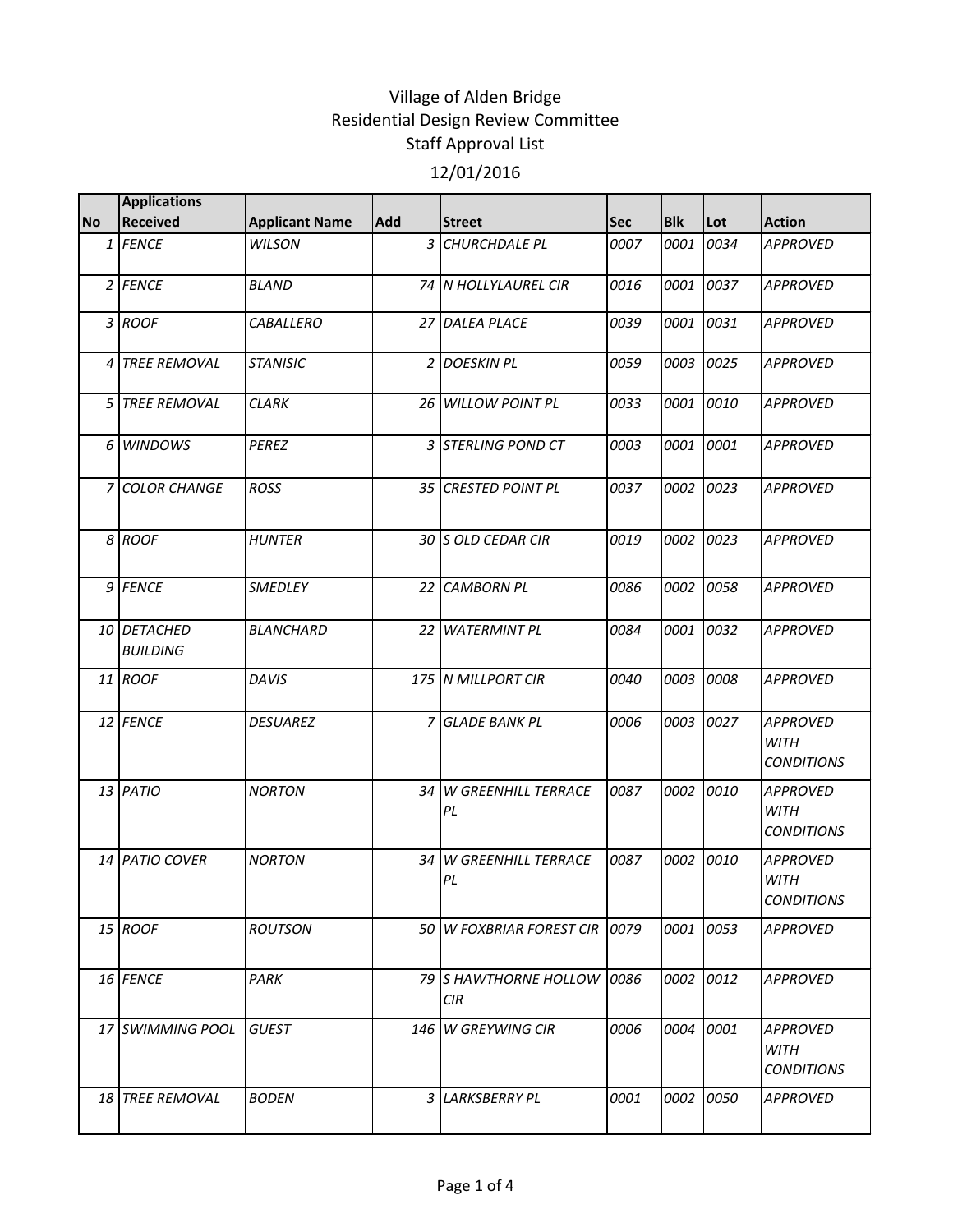|           | <b>Applications</b> |                              |            |                              |      |            |           |                                                     |
|-----------|---------------------|------------------------------|------------|------------------------------|------|------------|-----------|-----------------------------------------------------|
| <b>No</b> | <b>Received</b>     | <b>Applicant Name</b>        | <b>Add</b> | <b>Street</b>                | Sec  | <b>Blk</b> | Lot       | <b>Action</b>                                       |
|           | 19 ROOF             | <b>BEARD</b>                 |            | 46 RUSSET GROVE CIR          | 0075 | 0001       | 0055      | <b>APPROVED</b>                                     |
|           | 20 PATIO            | <b>GBA PROPERTIES</b><br>LLC |            | 23 AUBURN PATH DR            | 0047 | 0001       | 0006      | <b>APPROVED</b>                                     |
|           | 21 FENCE            | <b>RUPPERT</b>               |            | 107 S WYNNOAK CIR            | 0057 | 0001       | 0024      | <b>APPROVED</b><br><b>WITH</b><br><b>CONDITIONS</b> |
|           | 22 WOOD DECK        | <b>GILLISPIE</b>             |            | 39 E RUSSET GROVE CIR        | 0075 | 0002       | 0026      | <b>APPROVED</b>                                     |
|           | 23 ROOF             | <b>FROWIJN</b>               |            | 26 FORTUNEBERRY PL           | 0059 | 0003       | 0049      | <b>APPROVED</b>                                     |
|           | 24 PATIO COVER      | <b>FROWIJN</b>               |            | 26 FORTUNEBERRY PL           | 0059 | 0003       | 0049      | <b>APPROVED</b><br><b>WITH</b><br><b>CONDITIONS</b> |
|           | $25$ PATIO          | <b>FRECHOU</b>               |            | 78 LIGHTWOOD TRCE            | 0020 | 0003       | 0002      | <b>APPROVED</b>                                     |
|           | 26 PATIO            | <b>FRECHOU</b>               |            | <b>78 LIGHTWOOD TRCE</b>     | 0020 | 0003       | 0002      | <b>APPROVED</b>                                     |
|           | 27 WALKWAY          | <b>FRECHOU</b>               |            | 78 LIGHTWOOD TRCE            | 0020 | 0003       | 0002      | <b>APPROVED</b>                                     |
|           | 28 ROOF             | <b>ROBERTS</b>               |            | 3 FALLSBURY CT               | 0038 | 0001       | 0001      | <b>APPROVED</b>                                     |
|           | 29 FENCE            | <b>MILLER</b>                | 19         | <b>E GREEN GABLES CIR</b>    | 0009 | 0001       | 0005      | <b>APPROVED</b><br><b>WITH</b><br><b>CONDITIONS</b> |
|           | 30 FENCE            | <b>SUGUMAR</b>               | 15         | E GREEN GABLES CIR           | 0009 | 0001       | 0004      | <b>APPROVED</b><br><b>WITH</b><br><b>CONDITIONS</b> |
|           | 31 FENCE            | <b>CIPOLLA</b>               |            | <b>11 E GREEN GABLES CIR</b> | 0009 | 0001       | 0003      | <b>APPROVED</b><br><b>WITH</b><br><b>CONDITIONS</b> |
|           | 32 ROOF             | <b>SWARR</b>                 |            | 30 ORCHARD DALE CIR          | 0047 |            | 0001 0030 | <b>APPROVED</b>                                     |
|           | 33 FOUNTAIN         | DAVIS                        |            | 175 N MILLPORT CIR           | 0040 | 0003       | 0008      | <b>APPROVED</b><br><b>WITH</b><br><b>CONDITIONS</b> |
|           | 34 WATERFALL        | DAVIS                        |            | 175 N MILLPORT CIR           | 0040 | 0003       | 0008      | APPROVED<br><b>WITH</b><br><b>CONDITIONS</b>        |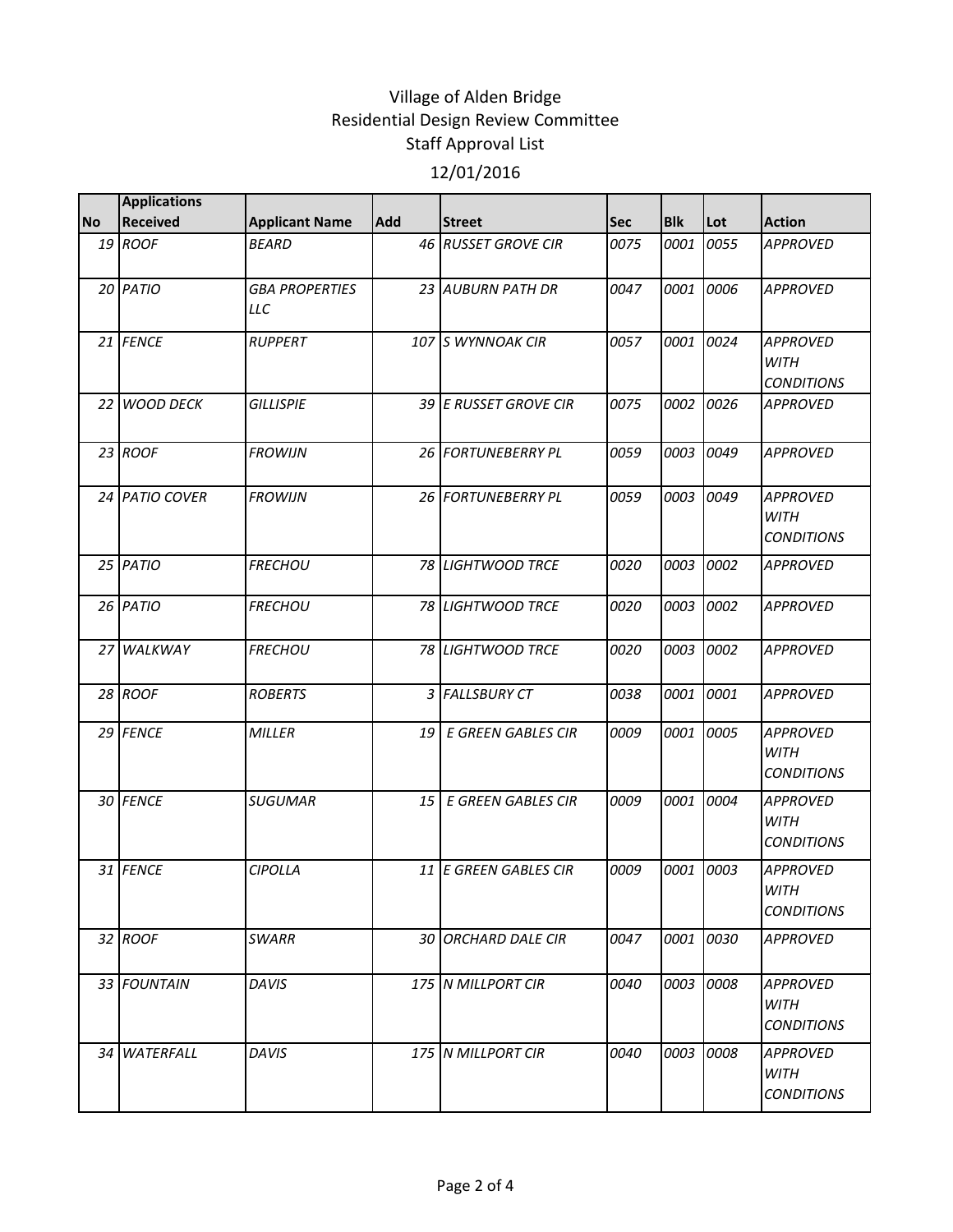|           | <b>Applications</b>          |                                       |            |                        |      |            |           |                                                     |
|-----------|------------------------------|---------------------------------------|------------|------------------------|------|------------|-----------|-----------------------------------------------------|
| <b>No</b> | <b>Received</b>              | <b>Applicant Name</b>                 | <b>Add</b> | <b>Street</b>          | Sec  | <b>Blk</b> | Lot       | <b>Action</b>                                       |
|           | 35 TREE REMOVAL              | <b>DOBIN</b>                          |            | 19 CLARION RIDGE       | 0022 | 0001       | 0026      | <b>APPROVED</b>                                     |
|           | 36 POWER<br><b>GENERATOR</b> | <b>MENN</b>                           |            | 19 CHESHIRE GLEN CT    | 0070 | 0001       | 0054      | <b>APPROVED</b><br><b>WITH</b><br><b>CONDITIONS</b> |
|           | 37 FENCE                     | TILGHMAN                              |            | 180 S HOLLYLAUREL CIR  | 0016 | 0001       | 0001      | <b>APPROVED</b><br>WITH<br><b>CONDITIONS</b>        |
|           | 38 COLOR                     | STORM                                 | 54         | <b>CAMBER PINE PI</b>  | 0061 | 0001       | 0025      | <b>APPROVED</b>                                     |
|           | 39 PATIO                     | <b>STORM</b>                          | 54         | <b>CAMBER PINE PI</b>  | 0061 | 0001       | 0025      | <b>APPROVED</b>                                     |
|           | 40 TREE REMOVAL              | <b>MARTINEZ</b>                       |            | 31 S VILLA OAKS DR     | 0052 | 0001       | 0008      | <b>APPROVED</b>                                     |
|           | 41 FENCE                     | <b>PERCHES LIVING</b><br><b>TRUST</b> |            | 46 N WOODED BROOK CIR  | 0012 |            | 0001 0010 | <b>APPROVED</b><br><b>WITH</b><br><b>CONDITIONS</b> |
| 42        | <b>TREE REMOVAL</b>          | LAWS                                  | 11         | <b>DOVEWING PLACE</b>  | 0006 | 0001       | 0027      | <b>APPROVED</b>                                     |
|           | 43 PATIO                     | <b>GOLDEN</b>                         |            | 94 N. LACE ARBOR DR    | 0003 |            | 0003 0010 | <b>APPROVED</b>                                     |
| 44        | <b>TREE REMOVAL</b>          | <b>SURVEYER</b>                       |            | 15 MYSTIC GLADE CT     | 0041 | 0002       | 0019      | <b>APPROVED</b>                                     |
|           | 45 BASKETBALL GOAL KARAMATH  |                                       |            | 143 S. BROOKSEDGE CIR  | 0058 | 0003 0015  |           | <b>APPROVED</b>                                     |
|           | <b>46 PLAY HOUSE</b>         | <b>COLE</b>                           |            | 26 SHADY POND PL       | 0001 | 0002       | 0045      | <b>APPROVED</b>                                     |
|           | 47 ROOF                      | ZELL                                  |            | 31 DALEA PLACE         | 0039 | 0001       | 0032      | <b>APPROVED</b>                                     |
|           | 48 PAVING                    | <b>NELLIS</b>                         |            | 3 IVY GARDEN ST        | 0055 | 0003       | 0026      | <b>APPROVED</b>                                     |
|           | 49 IPLAY FORT                | DAVID                                 |            | 154   N. WYNNOAK CIR   | 0057 |            | 0002 0030 | <b>APPROVED</b>                                     |
|           | 50 WALKWAY                   | <b>HAMMOND</b>                        |            | 2 HARVEST GREEN PL     | 0007 |            | 0001 0010 | <b>APPROVED</b>                                     |
|           | 51 PATIO COVER               | <b>VENEGAS</b>                        |            | 23 SERENE CREEL PL     | 0011 |            | 0002 0022 | <b>APPROVED</b><br><b>WITH</b><br><b>CONDITIONS</b> |
|           | 52 BASKETBALL GOAL OED       |                                       |            | 66 S. PINEY PLAINS CIR | 0007 | 0002       | 0017      | <b>APPROVED</b><br><b>WITH</b><br><b>CONDITIONS</b> |